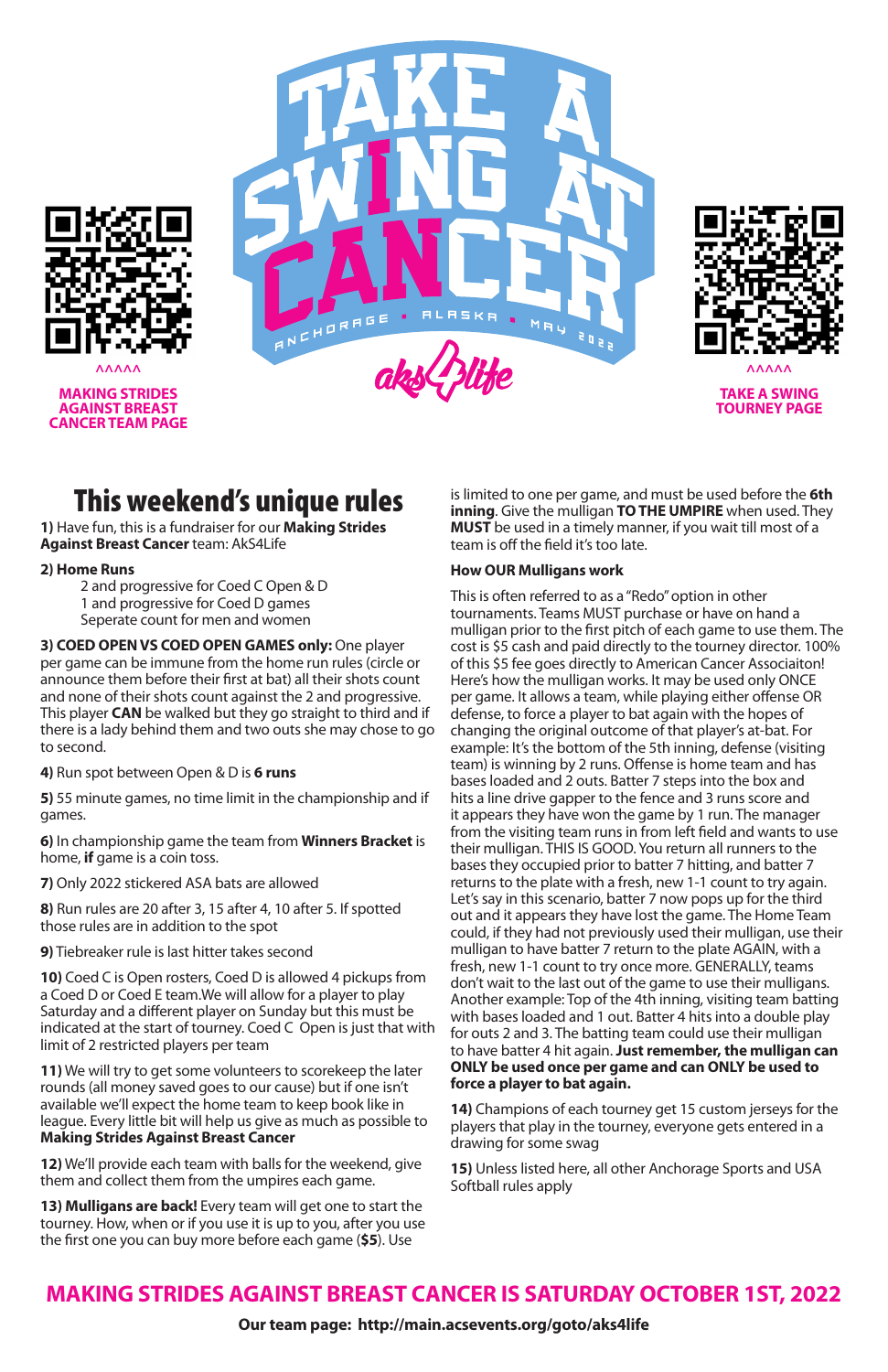| #TeamTheresa (D)     | A |
|----------------------|---|
| <b>Assassins (D)</b> | A |
| Pita Pit (D)         | A |
| <b>LFSMAO (D)</b>    | A |



|                                            |    | Game 1          |                |                | Game 2          |                               |   | <b>Overall</b> |            |             |  |
|--------------------------------------------|----|-----------------|----------------|----------------|-----------------|-------------------------------|---|----------------|------------|-------------|--|
| <b>Pool C</b>                              | Us | <b>The</b><br>m | <b>Diff</b>    | Us             | <b>The</b><br>m | Diff                          | W |                | <b>Net</b> | <b>Seed</b> |  |
| <b>Pitches Be Crazy (D)</b>                |    |                 |                |                |                 |                               |   |                |            |             |  |
| Los Anchorage Warriors (D)                 |    |                 |                |                |                 |                               |   |                |            |             |  |
| <b>AK Mashup (OPEN)</b>                    |    |                 |                |                |                 |                               |   |                |            |             |  |
| Pool games                                 |    | Time            |                | Field          |                 |                               |   |                |            |             |  |
| Pitches Be Crazy vs Los Anchorage Warriors |    | 8:00 AM         | C <sub>4</sub> |                |                 | <b>WINNER IS C1, LOSER C2</b> |   |                |            |             |  |
| Los Anchorage Warriors vs AK Mashup        |    |                 | 9:05 AM        | C <sub>4</sub> |                 |                               |   |                |            |             |  |
| AK Mashup vs Pitches Be Crazy              |    |                 | 10:10 AM       | C <sub>4</sub> |                 |                               |   |                |            |             |  |

| Pool B                          | Game 1 |                 |             | Game 2         |                               |             | <b>Overall</b> |  |            |             |
|---------------------------------|--------|-----------------|-------------|----------------|-------------------------------|-------------|----------------|--|------------|-------------|
|                                 | Us     | <b>The</b><br>m | <b>Diff</b> | Us             | <b>The</b><br>m               | <b>Diff</b> | W              |  | <b>Net</b> | <b>Seed</b> |
| <b>FU'CANCER (OPEN)</b>         |        |                 |             |                |                               |             |                |  |            | B           |
| AkS Uno (D)                     |        |                 |             |                |                               |             |                |  |            | B           |
| <b>Eline Shockers (D Kenai)</b> |        |                 |             |                |                               |             |                |  |            | B           |
| Pool games                      |        |                 | <b>Time</b> | Field          |                               |             |                |  |            |             |
| FU'Cancer vs AkS Uno            |        |                 | 8:00 AM     | C <sub>3</sub> |                               |             |                |  |            |             |
| AkS Uno vs Eline Shockers       |        |                 | 9:05 AM     | C <sub>3</sub> | <b>WINNER IS B1, LOSER B2</b> |             |                |  |            |             |
| Eline Shockers vs FU'Cancer     |        |                 | 10:10 AM    | C <sub>3</sub> |                               |             |                |  |            |             |

| Pool games                       | Time     | Field           |
|----------------------------------|----------|-----------------|
| 1 $#TeamTheresa vs Assassins$    | 9:05 AM  |                 |
| 2 Pita Pit vs LFSMAO             | 9:05AM   | C <sub>2</sub>  |
| Loser 1 vs Loser 2 (3/4 seeds)   | 10:10 AM | $\overline{C1}$ |
| Winner 1 vs Winner 2 (1/2 seeds) | 10:10 AM | C <sub>2</sub>  |

## **Pool A**

# POOL PLAY

## **MAKING STRIDES AGAINST BREAST CANCER IS SATURDAY OCTOBER 1ST, 2022**

**Our team page: http://main.acsevents.org/goto/aks4life**